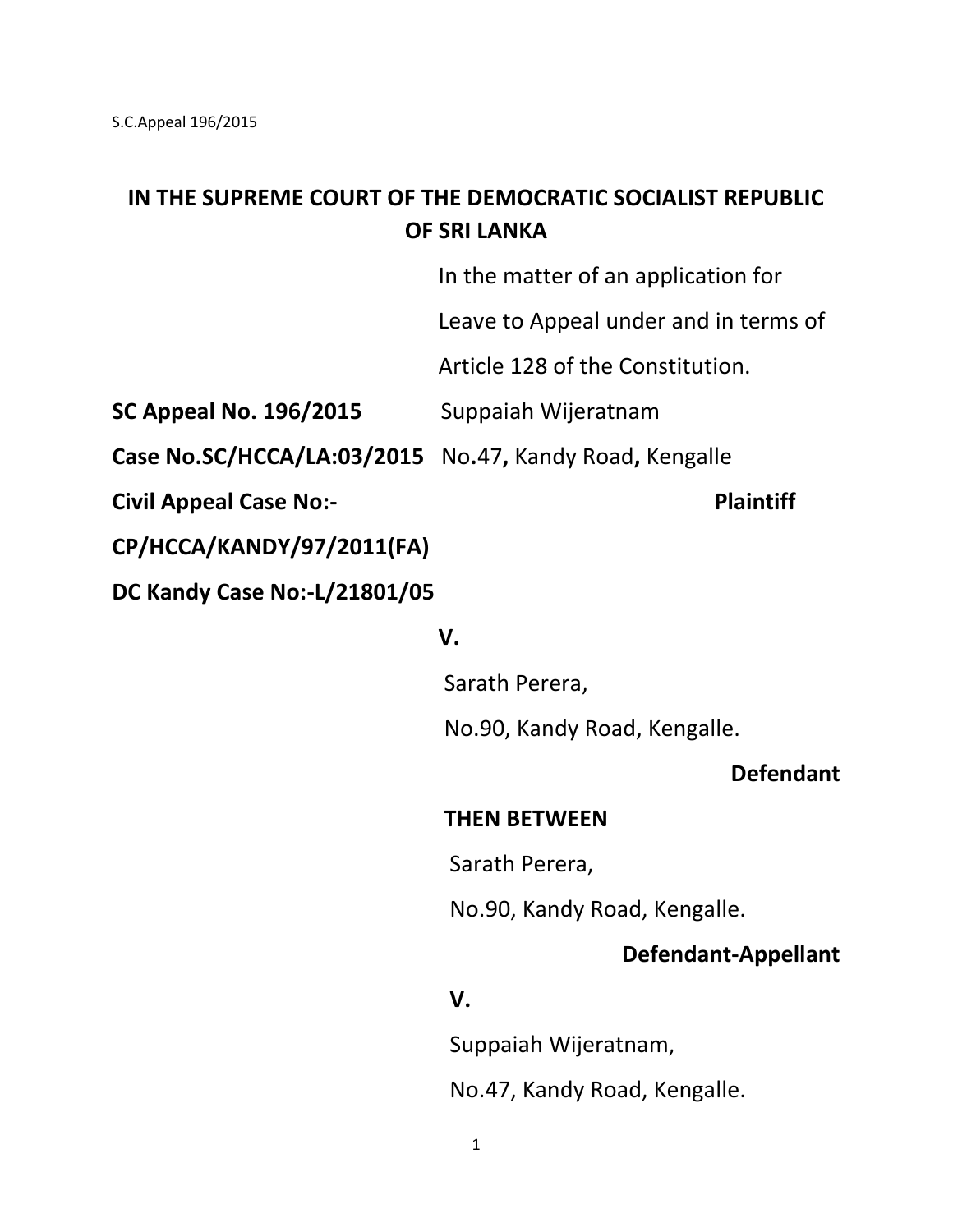# **Plaintiff-Respondent**

# **NOW BETWEEN**

Suppaiah Wijeratnam,

No. 90, Kandy Road, Kengalle.

# **Plaintiff-Respondent-Petitioner**

## *V.* **V.** *V.*

Sarath Perera,

No.90, Kandy Road, Kengalle.

## **Defendant-Appellant-Respondent**

## **BEFORE:- S.E. WANASUNDERA, PCJ.**

## **ANIL GOONERATNE, J.**

## **H.N.J. PERERA, J.**

**COUNSEl**:- Saman Galappaththi for the Plaintiff-Respondent-

Petitioner.

Esara Wellala for the Defendant-Appellant-Respondent

## **ARGUED:-**20**.**07**.**2016

## **DECIDED ON:-**19.09.2016

## **H.N.J.PERERA, J.**

The plaintiff-Respondent-Petitioner (hereinafter referred to as the Petitioner) instituted a rei-vindicatio action on 10<sup>th</sup> November, 2005 against the Defendant-Appellant-Respondent (hereinafter referred to as the Respondent) seeking inter-alia;

(a)A declaration that the plaintiff is the owner of the land more fully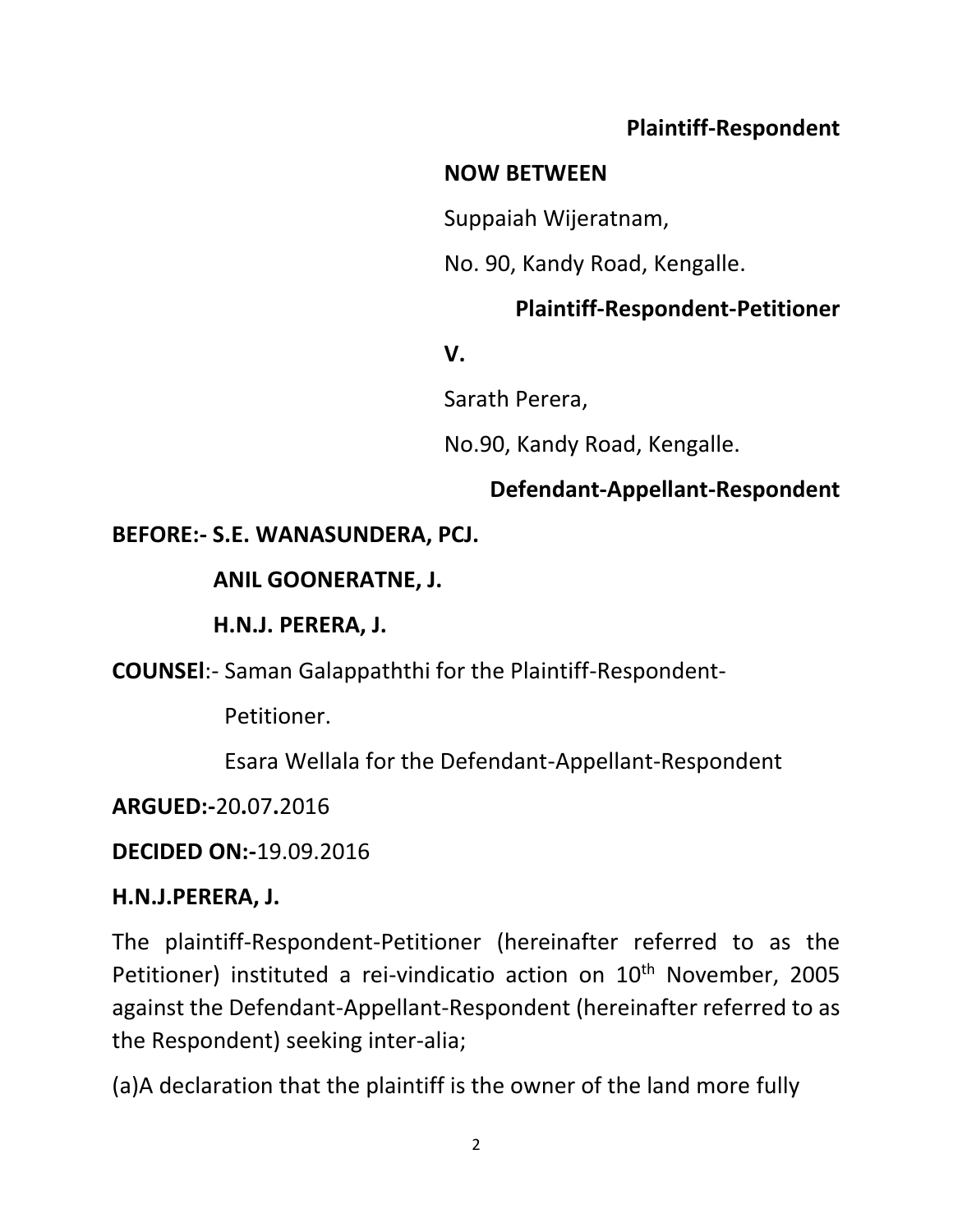described in the schedule to the plaint,

- (b)An order for ejectment of the defendant and his agents and servants From the subject matter,
- (c)Damages in a sum of Rs.4000/- per month until the possession is Handed over to the plaintiff.

The respondent filed his answer on 11.07.2008 and prayed inter-alia:-

(a)Dismiss the plaint,

(b)Judgment deciding that this matter cannot be proceeded under

Section 35(1) of the Civil Procedure Code,

(c)An order stating that the respondent has the prescriptive title over

the property against all the rights of the plaintiff and others

The respondent contended that he is in possession of a larger land including the land described in the schedule to the plaint since 22.12.1978 and thereby acquired prescriptive title to the land. It was also contended that the respondent filed an application in the Rent Board under the case No. f.l=u/ ukq / 831/2004 as the plaintiff continuously harassed him stating that the plaintiff is the owner.

The parties admitted the jurisdiction and the fact that an application was filed in the Rent Board under case No. f.l=u / ukq /831/2004 against the petitioner and that the said application had been dismissed.

It was the position of the petitioner that he has become the owner of the land described in the schedule to the plaint by virtue of deed No.68 marked P1 at the trial. His predecessors in title had become entitled to the land by virtue of deed No.1188 dated 02.07.2003 and deed N0. 4317 dated 10.01.1960 respectively marked as P3 and P4. After he purchased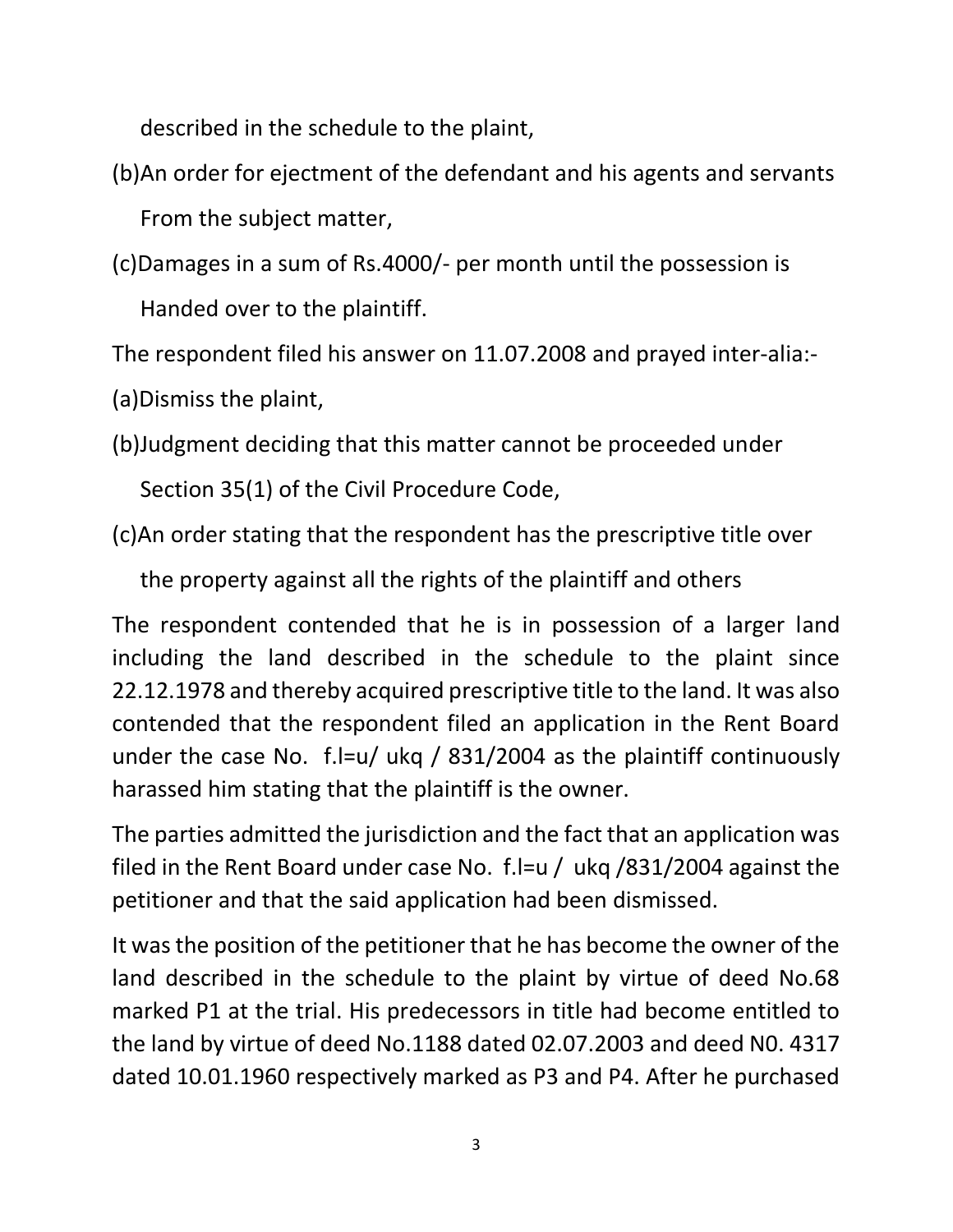the said land he has sent notice to the respondent informing him that he has purchased the said land and that he is the owner of the said land and has requested the respondent to accept him as the owner of the said land and to pay him the rent accordingly. The said letter sent by the petitioner to the respondent has been marked as P 6. It was the position of the petitioner that the respondent has refused to accept the petitioner as the new owner. The respondent has clearly admitted the fact that after he received the said notice marked P6 from the petitioner he filed an application before the Rent Board to ascertain as to who the real owner was. The respondent in his evidence had also very clearly admitted that he refused to accept the petitioner as the new owner. It is also an admitted fact that the said application filed by the respondent before the Rent Board was dismissed.

The petitioner himself and an officer from Rent Board gave evidence on behalf of the petitioner and closed his case marking P1 to P23 in evidence. It is also to be noted that although the Counsel for the respondent has objected to some documents at the time they were marked and tendered to court at the trial but has not objected to them when the plaintiff's Counsel closed the case for the petitioner marking in evidence documents P1 to P23 at the end of the petitioner's case. The *cursus curiae* of the original Civil Court followed for more than three decades in this country is that the failure to object to documents, when read at the closure of the case of a particular party would render them as evidence for all purposes of the law. The respondent too gave evidence and closed his case marking in evidence documents V1 to V 10.

The Learned District Judge after trial by his judgment dated 11.03.2011 held in favour of the petitioner and the cross claim of the respondent based on prescription was dismissed. Being aggrieved with the said judgment the respondent preferred an appeal to the Civil Appellate High Court of the Central Province Holden in Kandy. The Learned High Court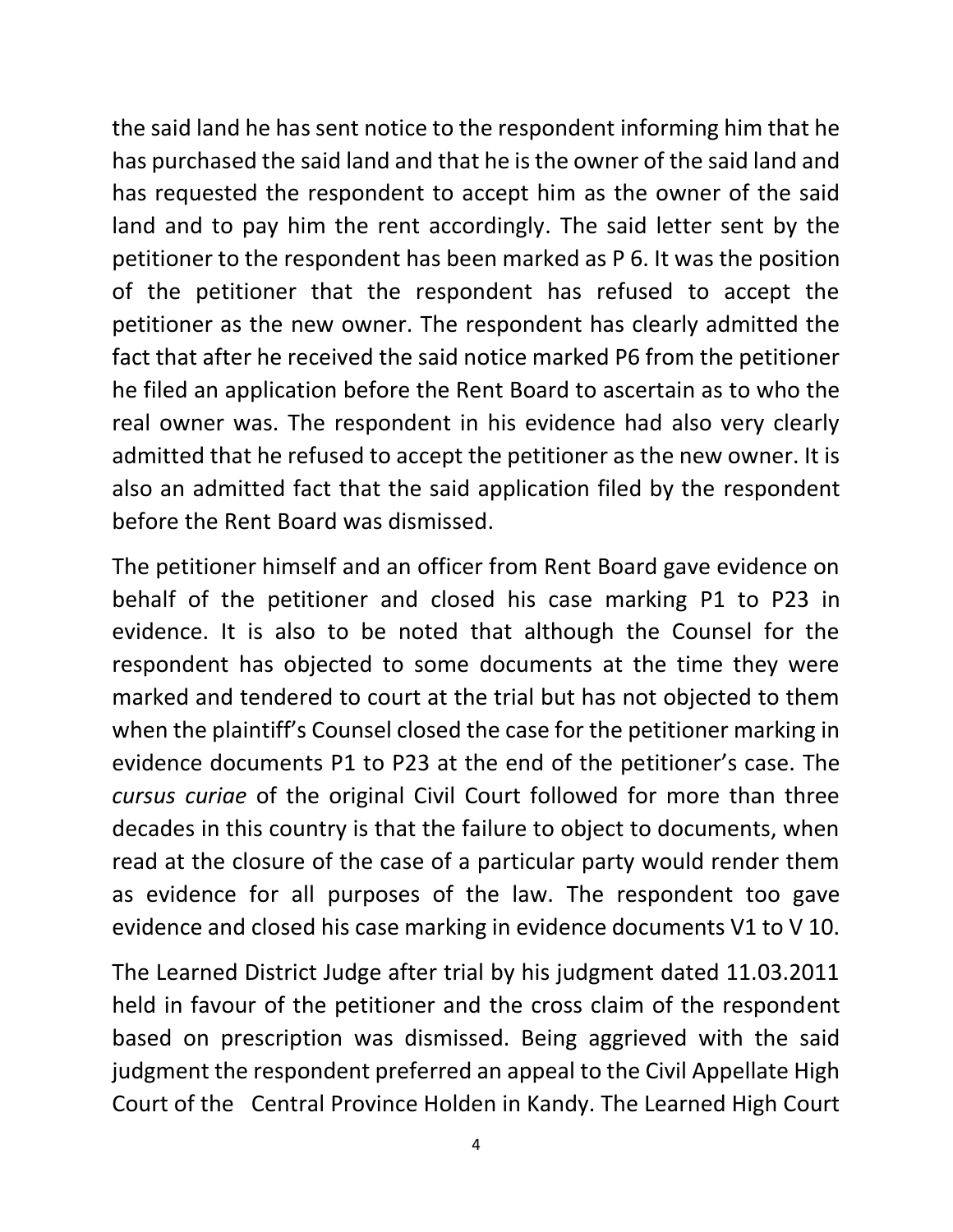Judges of the Civil Appellate High Court of Kandy by their judgment dated 2.11.2014 set aside the judgment of the Learned District Judge and allowed the petition of appeal of the respondent.

Being aggrieved by the said judgment dated 25.11.2014 of the Civil Appellate High Court of Kandy the petitioner filed the application for leave to appeal and this court granted the said application of the petitioner on the following questions of law;

(a)Have the Learned High Court Judges erred in law when they came to a conclusion that the respondent has become a tenant of the petitioner by operation of law on the receipt of Notice of attornment despite the refusal to accept the petitioner as the Landlord?

(b)Have the Learned High Court Judges failed to give an appropriate consideration to the basic principle that a tenant who refuses to attorn the new owner as his landlord looses the protection under the Rent Act and thereby becomes a trespasser in the premises?

(c)Have the Learned High Court Judges erred in law when they held that the petitioner's action of rei-vindicatio is misconceived in law and that the petitioner would have filed an action under the Rent Act against a person who has repudiated the contract of Tenancy?

(d)Have the Learned High Court Judges failed to give an appropriate consideration to the fact that the respondent has taken up the position that he has prescribed to the subject matter which per se establishes that the respondent is possessing the land against the will of the petitioner and that no contract of tenancy subsists in such a situation?

It is to be noted that the Learned Judges of the Civil Appellate High Court interfered with the judgment of the District Judge on the basis that upon the receipt of the letter of attornment the respondent becomes the tenant of the petitioner and gets the protection of the Rent Act, by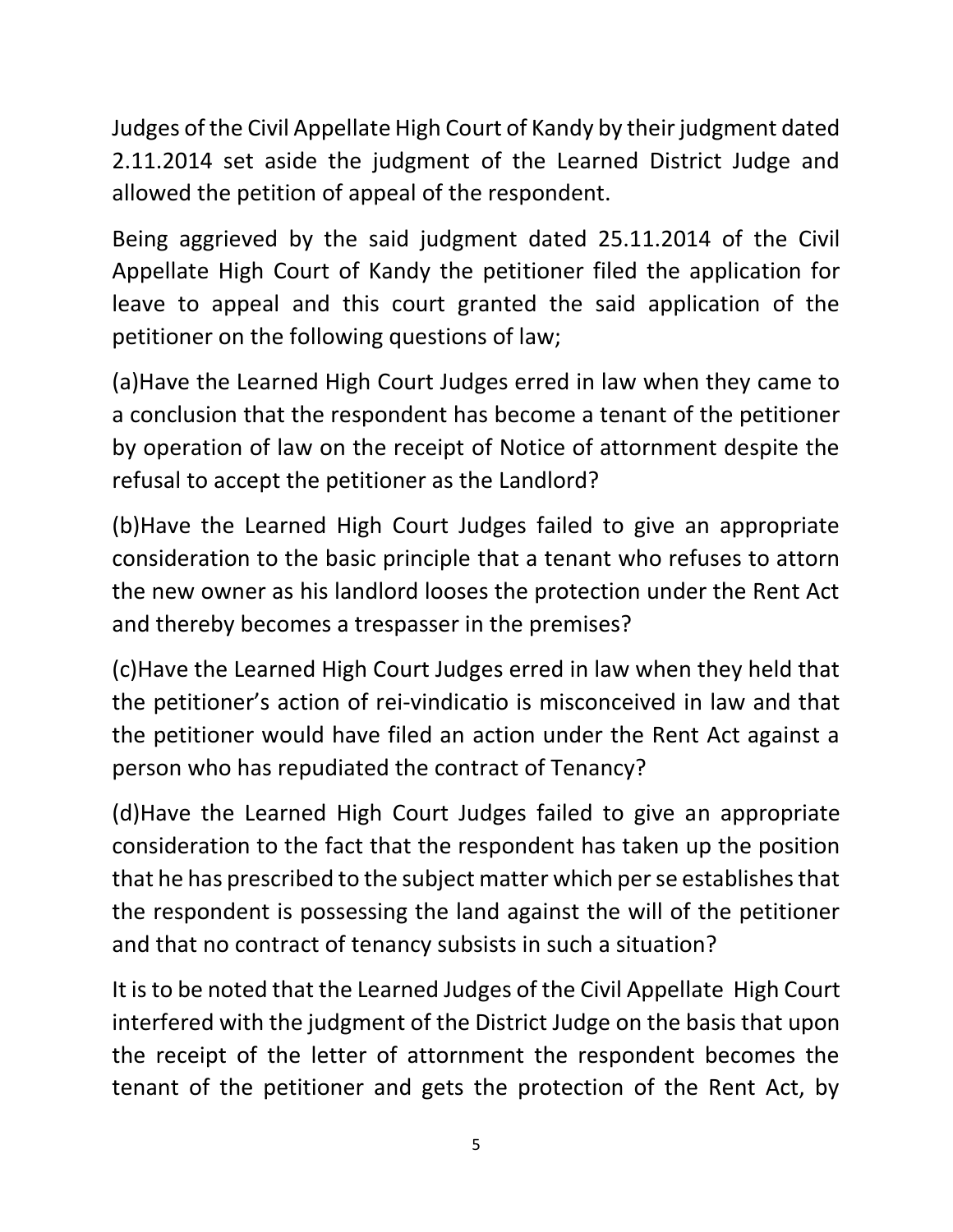operation of law and therefore the tenant can be ejected for breach of the tenancy contract and the proper action would have been to seek remedy under the Rent Act and not the type of action filed by the petitioner.

The substance of the aforesaid findings of the Learned High Court Judges is that irrespective of the fact that the tenant has repudiated the contract of tenancy by refusing to accept the new owner (petitioner) as the landlord yet the petitioner is bound to file action under the Rent Act but not an action of rei vindicatio on the basis of repudiation of tenancy under him.

It was contended on behalf of the Petitioner that in the present case the Defendant-Respondent has refused to accept the Plaintiff-Petitioner as the Landlord thereby has repudiated the contract of tenancy. In such event the Defendant-Respondent is not entitled to seek refuge under the provisions of the Rent Act.

The High Court Judges of the Civil Appellate Court has set aside the judgment of the Learned District Judge and allowed the Petition of Appeal of the Defendant-Respondent on the grounds that the Plaintiff-Petitioner's action is misconceived in law because the proper action for the Plaintiff-Petitioner would have been to seek remedy under the Rent Act.

In Zakariya V. Benedict 53 N.L.R 311 Swan J observed that Ordinarily a purchaser of property "steps into the shoes of the landlord and receives all his rights and become subject to all his obligations , so that he is bound to the tenant and the tenant is bound to him in the relation of landlord and tenant" Wille on Landlord and Tenant , 1910 Ediion, p.221.In Wijesinghe V.Charles (1915) 18 N.L.R 168, de Sampayo J. accepted the right of the tenant to exercise the option:–whether he was bound to remain as the tenant of the new landlord or exercise the option of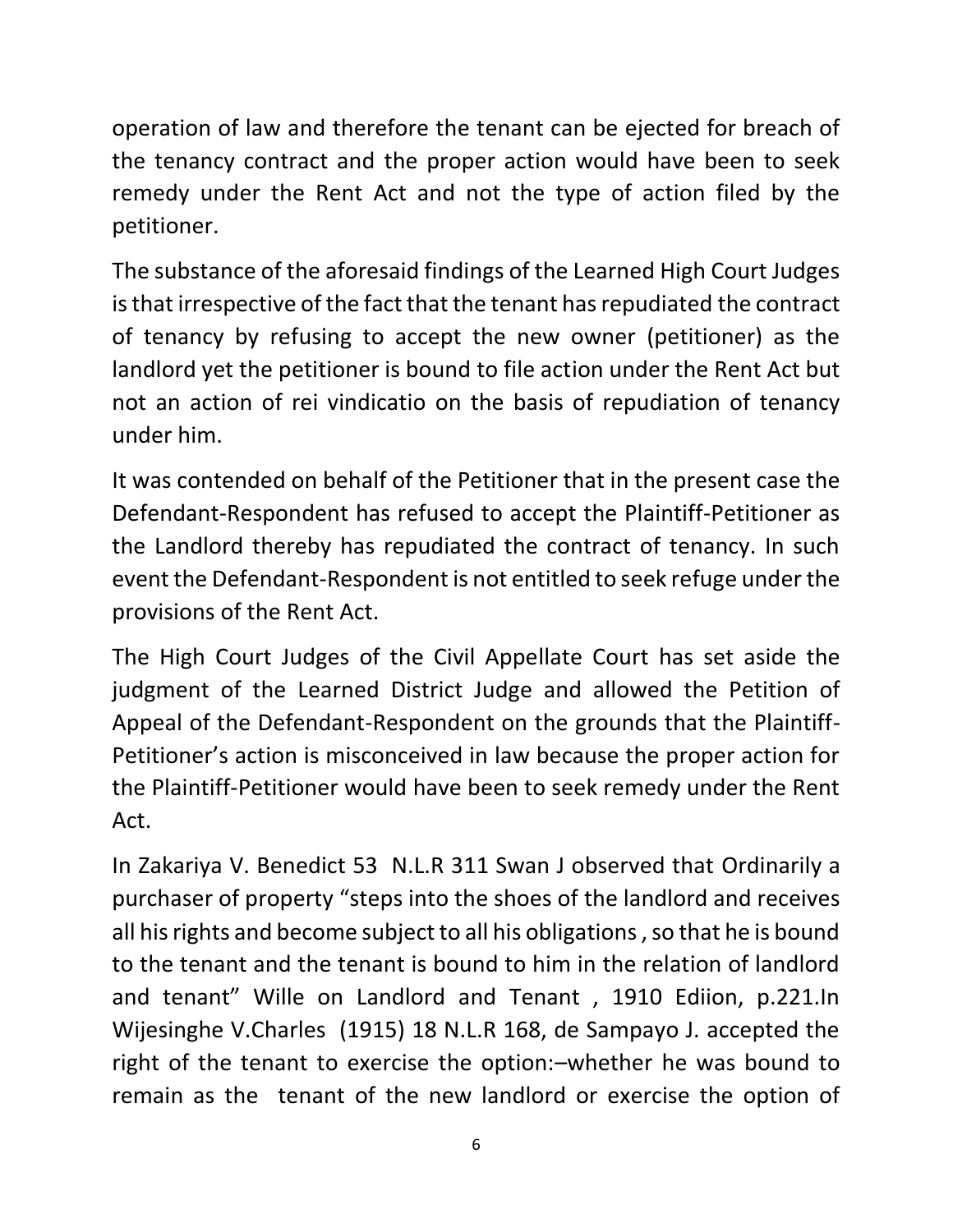claiming a cancellation of the lease. In Zakeriya V. Benedict (supra) Swan J also stated as that it is also conceivable that the plaintiffs might bring an action for the recovery of possession on the strength of their title.

In Gunasekera V. Jinadasa [1996] 2 Sri.L.R. 115 Fernando, J held that:-

"I do not agree that simply because the Rent Act now gives tenants more extensive privileges, the common law should now be interpreted differently, either to assist the transferee or the occupier, the question before us must be approached without any predisposition towards an interpretation which would favour either Plaintiffs or owners, on one hand or Defendants or tenants on the other.

While it is initially legitimate to infer attornment from continued occupation, thus establishing privity between the parties, another principle of law of contract comes in to play is such circumstances to which the presumption of attornment must sometimes yield. When the occupier persists in conduct which is fundamentally inconsistent with a contract of tenancy, and amounts to a repudiation of that presumed contract the transferee has the option either to treat the tenancy as subsisting and to sue for arrears of rent and ejectment or to accept the occupiers repudiation of the tenancy and to proceed against him as a trespasser."

And in the instant case as the defendant-Respondent persisted in repudiating the contract of tenancy and also challenged the title of the Plaintiff-Petitioner and claimed prescriptive title to the said property, the Plaintiff-Petitioner has opted to exercise his right as the owner and to file a case of rei vindication against the Defendant-Respondent.

The trial Judge has held that the Plaintiff-Petitioner has called upon the Defendant-Respondent to attorn to the Plaintiff-Petitioner and that the Defendant-Respondent having failed to attorn to the plaintiff-Petitioner,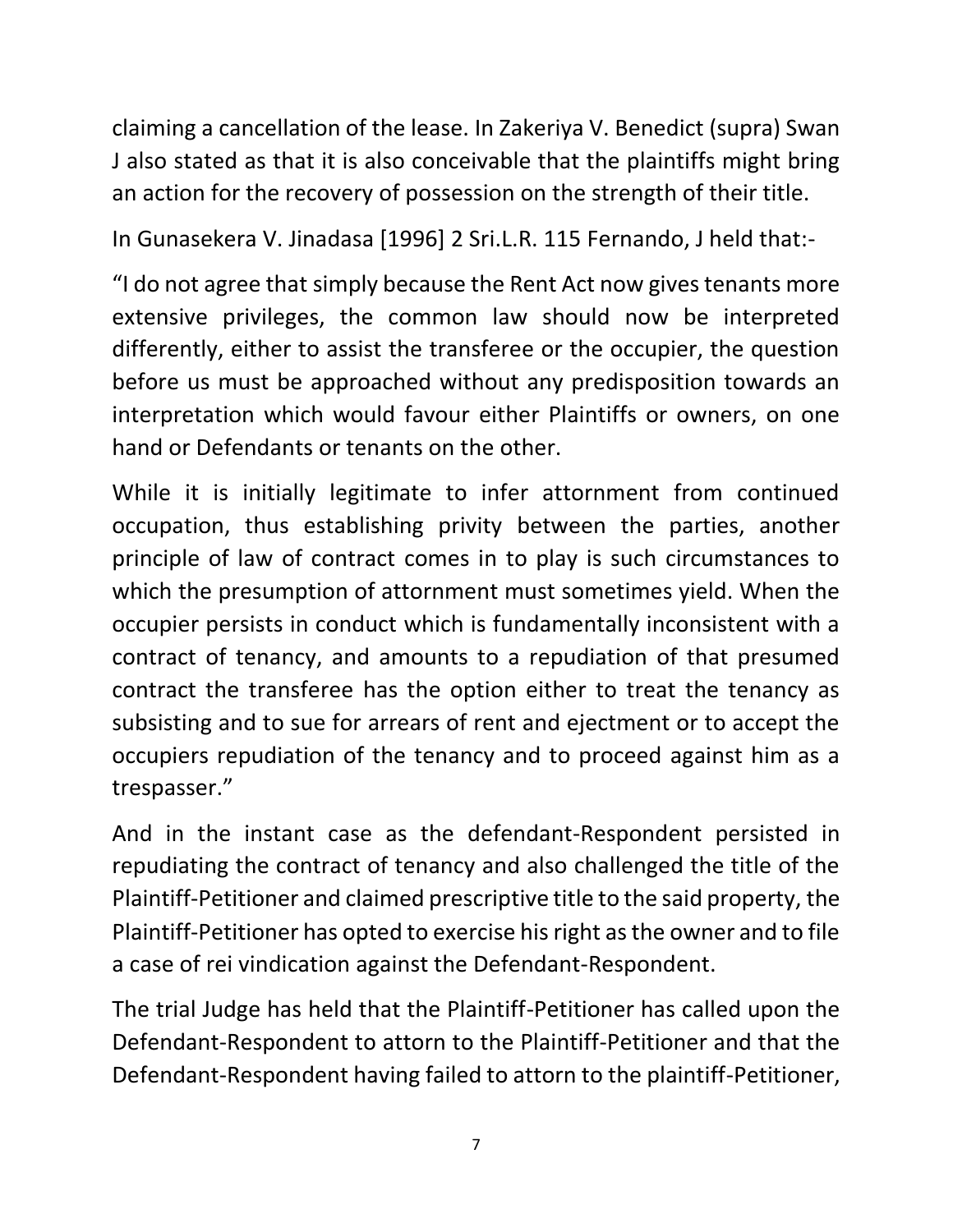was a trespasser. The Learned trial Judge has held with the Plaintiff-Petitioner. The Learned Judges of the Civil Appellate High Court has clearly erred when they came to a conclusion that the Defendant-Respondent has become a tenant of the Plaintiff-Petitioner by operation of law on the receipt of Notice of attornment despite the refusal to accept the Plaintiff-Petitioner as the landlord.

In this case there is evidence to show that the Defendant-Respondent not only refused to accept the Petitioner as his new landlord, he also made an application to the Rent Board to find out whether in fact the Plaintiff-Petitioner was his landlord. The said application has been dismissed by the Rent Board. Furthermore, he claimed prescriptive title to the land in dispute.

When the defendant-Respondent, having failed expressly to accept the Plaintiff-Petitioner as landlord, he repudiated the fundamental obligation of a tenancy- he denied the Plaintiff-Petitioner's status as landlord. And further when he claimed prescriptive tile to the land in question he has clearly disputed the title of the Plaintiff-Petitioner.

In Gunasekera V Jinadasa (supra) it was further held that the court must not apply the presumption of attornment as a trap for the transferee: allowing the occupier who fails to fulfil the obligations of a tenant, if sued on the tenancy, to disclaim tenancy and assert that he can only be sued for ejectment and damages in a vindicatory action; but if faced with an action based on title, to claim that notwithstanding his conduct he is tenant and can only be sued in a tenancy action. Since it is the occupier's conduct which gives rise to such uncertainty, equitable considerations confirm the option which the law of contract gives the transferee.

The evidence led in this case clearly disclose that the Defendant refused to accept the Plaintiff-Petitioner as his new landlord and failed to continue to pay rent as a tenant of the Plaintiff-Petitioner. It is an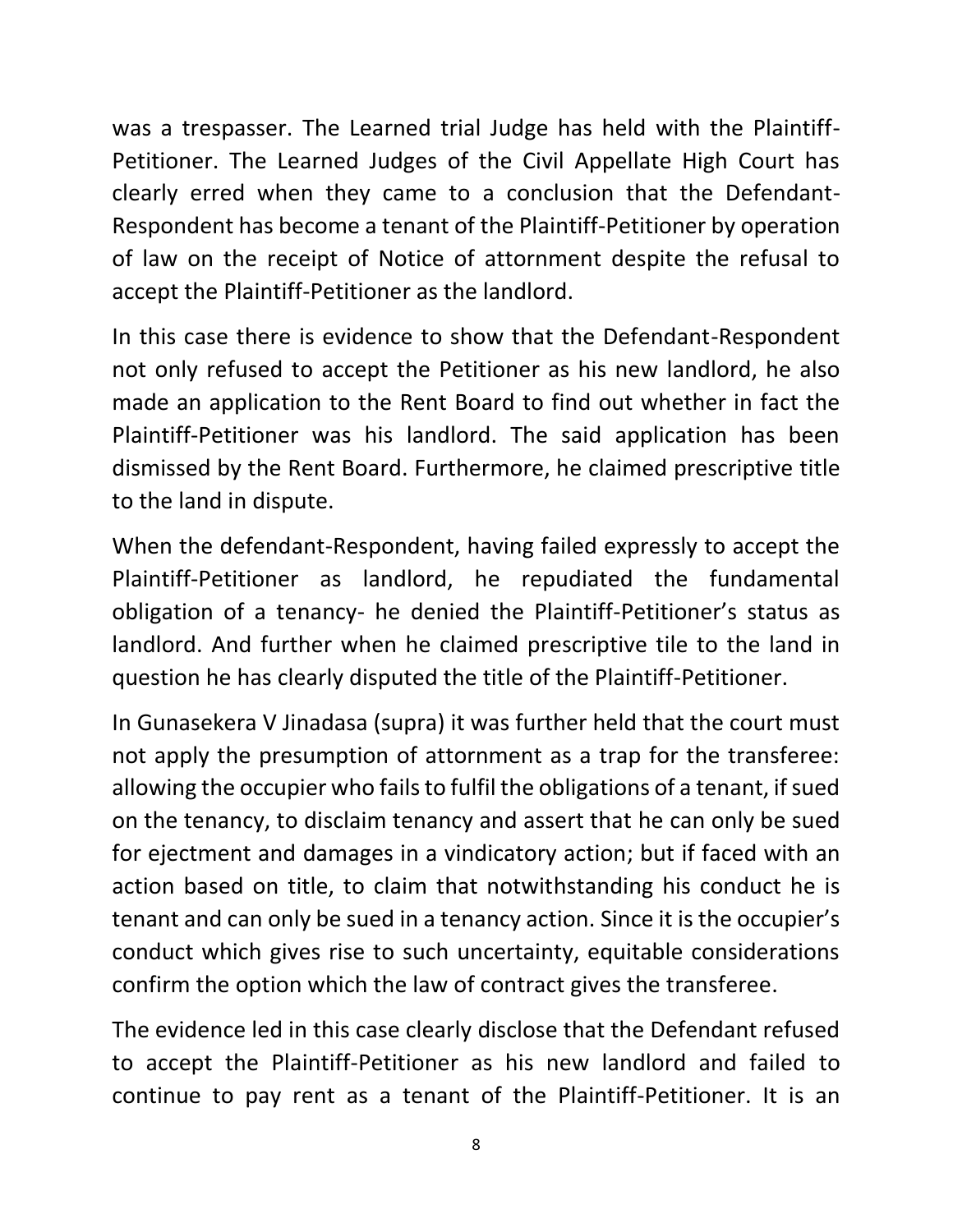admitted fact that the Plaintiff-Petitioner did inform the Defendant-Respondent in writing that he has become the new owner of the said premises and has requested the Defendant-Respondent to treat him as his new landlord and pay him rent accordingly.

But the Defendant in the instant case has very clearly refused to accept the Plaintiff-Petitioner as his new Landlord. He has challenged the title of the Plaintiff-Petitioner and also claimed prescriptive title to the land.

The Civil Appellate Court has held that since there has been a tenancy between the former owner and the Defendant-Respondent, the action against the Defendant-Respondent should have been constituted as one against an over-holding lessee. It has been held that the action instead, taking the form rei vindcatio and being therefore misconceived, the Defendant-Respondent is not liable to be ejected. Learned Counsel for the Plaintiff-Petitioner on the other hand contended that the acts complained of against the Defendant-respondent which the evidence had clearly established, were in derogation of the Plaintiff-Petitioner's rights as owner of the land. He contended that it was competent for the Plaintiff-Petitioner in the circumstances of this case, to maintain the action in this form and to get the relief he asked for.

The principle issue at the trial was whether the Defendant-Respondent was in unlawful possession of the premises by reason of his refusal to accept the plaintiff's title.

In the instant case the trial Judge held that the Plaintiff-Petitioner has called upon the Defendant-Respondent to attorn to the Plaintiff-Petitioner and that the Defendant-Respondent having failed to attorn to the Plaintiff-Petitioner was a trespasser, and gave judgment for the plaintiff.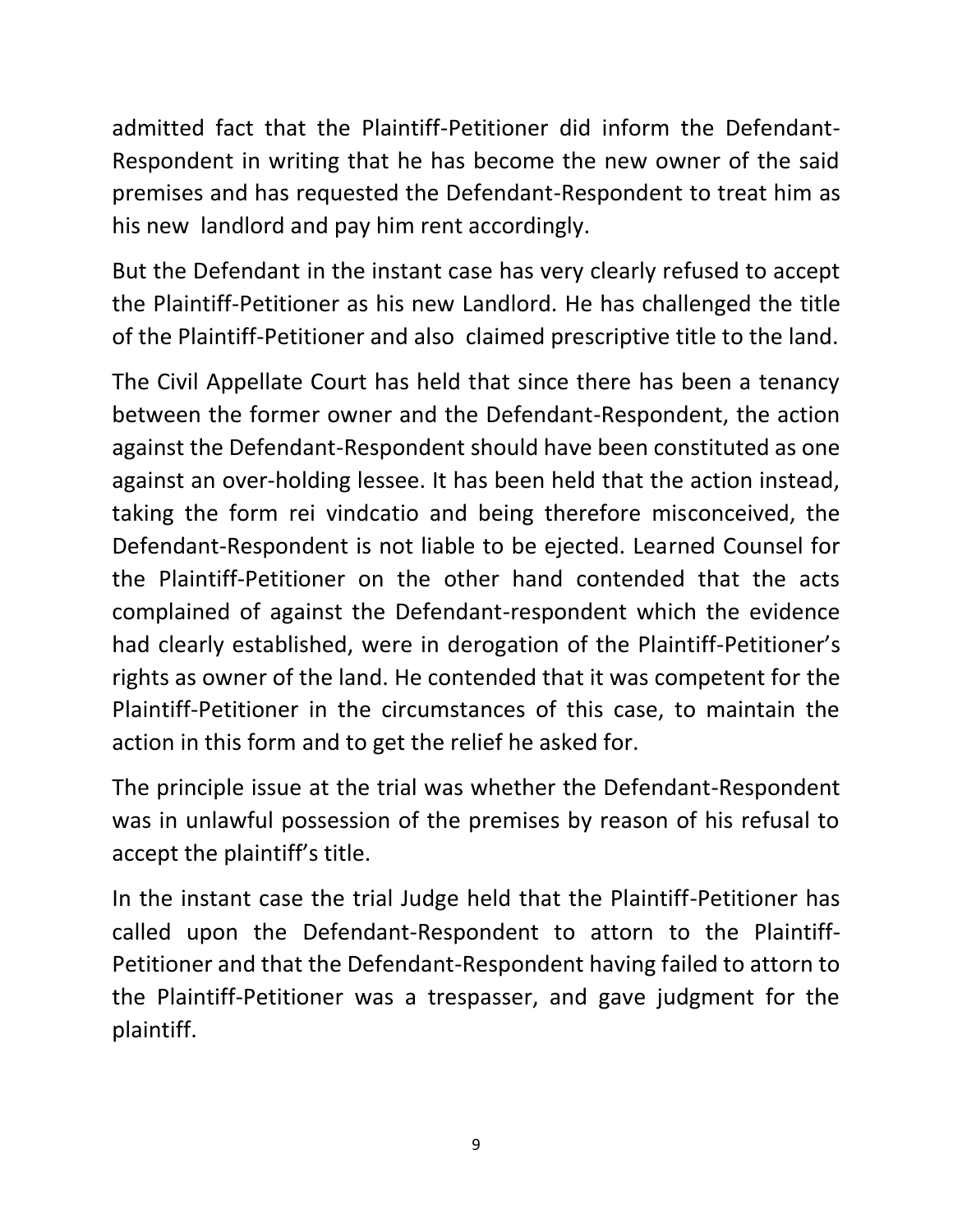In Thamayanthi V. Selvadorai 1986 (1) C.A.L.R.311 the Plaintiff filed action for ejectment and damages. The District Judge held on evidence that the defendants had neither attorned to the Plaintiff nor paid rent and therefore, there being no contract of landlord and tenant between the parties, the defendants could not maintain that the Plaintiff should give the defendants notice to quit. The District Judge therefore held that, being in illegal occupation, the defendants were liable to pay damages and be ejected. In appeal Seneviratne, J , held that the judgment of the District Judge on the basis of the reasons given is valid and should therefore be upheld.

The facts in this case clearly indicate and establishes that the defendant-Respondent did not merely continue to possess the said property after receiving the notice of the fact that the Plaintiff-Petitioner is the new owner of the said premises, he refused to accept the Plaintiff-Petitioner as his new landlord and also proceeded to file an application in the Rent Board . He also disputed the title of the plaintiff-Petitioner and claimed prescriptive title to the land in dispute.

The plaintiff-Petitioner's title having been proved, the burden clearly is on the Defendant-respondent to show by what right he continued to occupy the premises. The Defendant-respondent has taken up the position that he has acquired prescriptive title to the land in question.

This principle was referred to by Sharvananda, C.J. in Theivandran V. Ramanathan Chettiar [1986] 2 Sri.L.R.219,222,

"An owner of a land has the right to possession of it and hence is entitled to sue for the ejectment of a trespasser…….Basing his claim on his ownership, which entitles to possession, he may sue for ejectment of any person in possession of it without his consent. Hence when the legal title to the premises is admitted or proved to be in the plaintiff, the burden of proof is on the defendant to show that he is in lawful possession."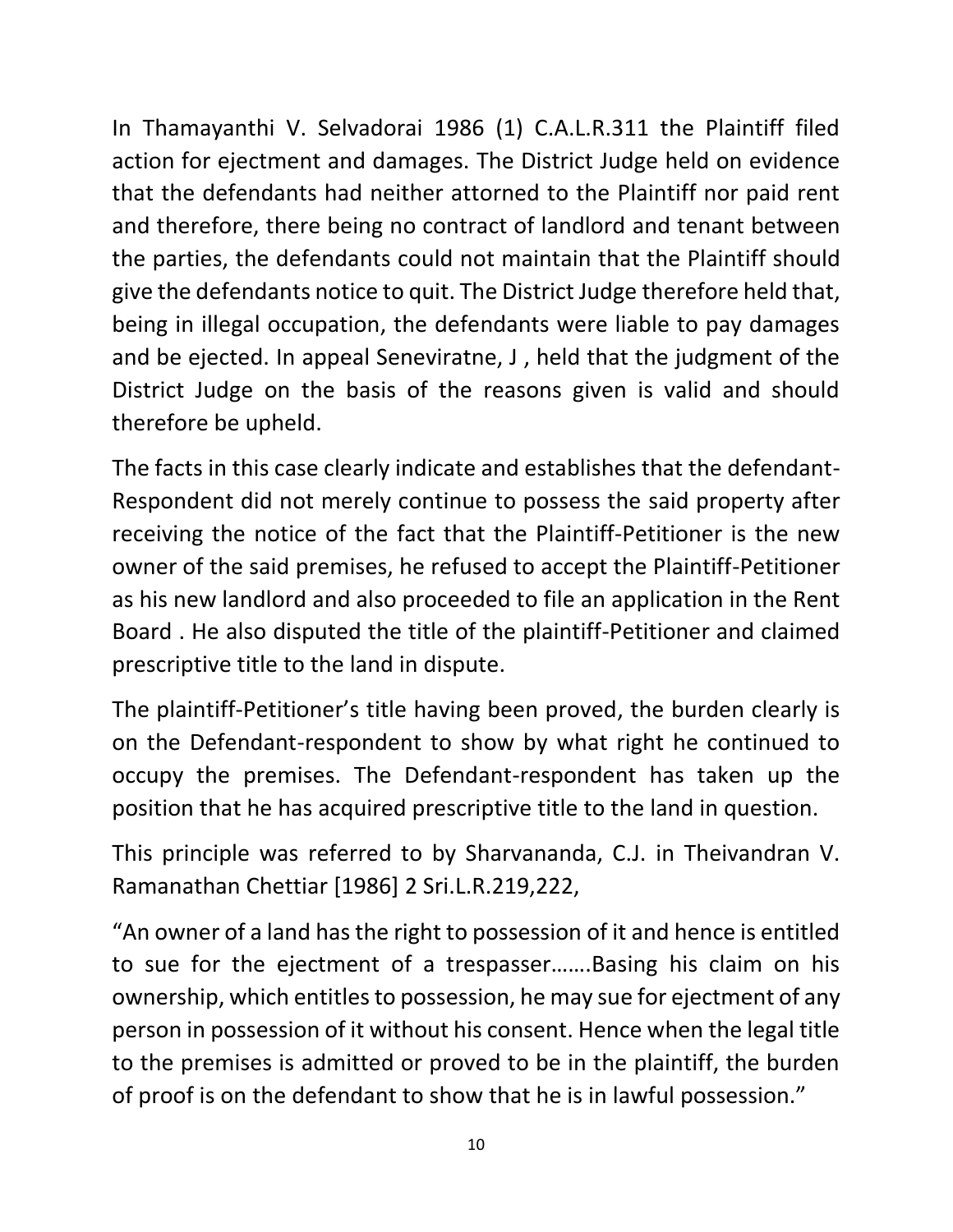Maarsdorf (volume 2,p 27) sys that the rights of an owner are comprised under three heads:-

(a)the right of possession and the right to recover possession

(b)the right to use and enjoyment; and

(c)the right of disposition.

And he goes on to say that these three factors are all essential to the idea of ownership.

The jus vindicandi or the right to recover possession is thus considered an important attribute of ownership in the Roman Dutch Law.

Wille in his book "Principles of South African Law" (3<sup>rd</sup> edition) at page 190 discussing the right to possession, states:-

"The absolute owner of a thing is entitled to claim the possession of it; or, if he has the possession he may retain it. If he is illegally deprived of his possession, he may by means of vindication or reclaim recover the possession from any person in whose possession the thing is found. In a vindicatory action the claimant need merely prove two facts, namely, that he is the owner of the thing and that the thing is in the possession of the defendant."

The Learned Judges of the Civil Appellate High Court have failed to give an appropriate consideration to the fact that the Respondent has taken up the position that he has prescribed to the subject matter which per se establishes that the Defendant-Respondent is possessing the land against the will of the Plaintiff-Petitioner and that no contract of tenancy subsists in such a situation. The moment title to the corpus in dispute is proved, like in this case, the right to possess is presumed. The burden is thus cast on the respondent to prove that by virtue of an adverse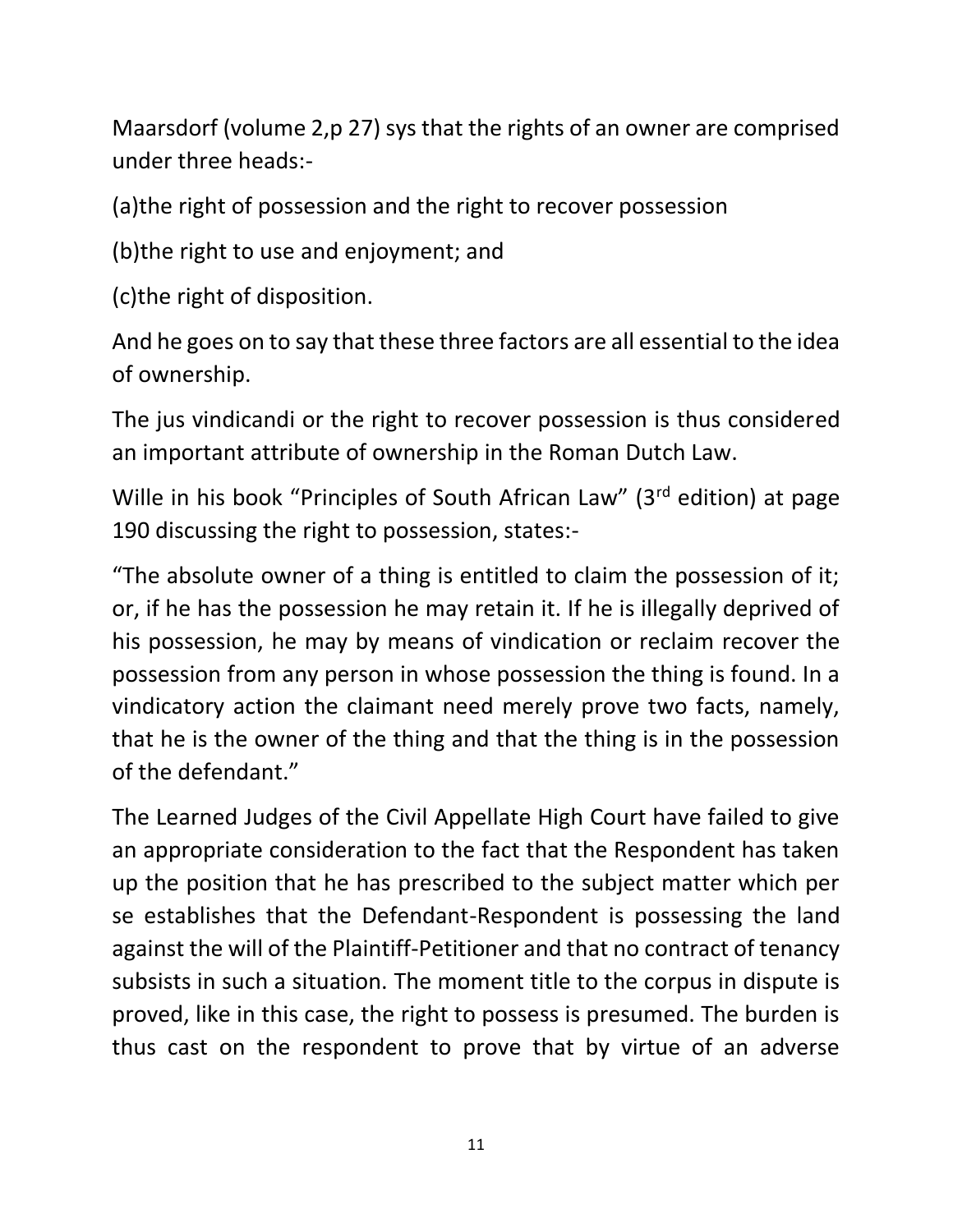possession he had obtained a title adverse to and independent of the paper title of the plaintiff.

The burden was cast on the defendant-respondent to prove that by virtue of an adverse possession he had obtained title adverse to and independent of the paper title of the plaintiff. According to section 3 of the Prescription Ordinance such a possession must be undisturbed, uninterrupted, adverse to or independent of that of the former possessor and should have lasted for at least ten years before he could transform such possession into prescriptive title. There must be proof that the defendant-respondent's occupation of the premises was such character as is incompatible with the title of the plaintiff.

The Learned trial Judge after considering the evidence placed by both parties has held that the Defendant-respondent has failed to prove prescriptive title to the said land. In my view in the present case there is significant absence of clear and specific evidence on such acts of possession as would entitle the Defendant-Respondent to a decree in favour in terms of Section 3 of the Prescription Ordinance.

The Defendant–Respondent has in this instant very clearly established by his conduct that he did not wish to be a tenant of the Plaintiff-Petitioner. In this case the conduct of the Defendant-Respondent has been fundamentally inconsistent with a contract of tenancy, and amounts to a repudiation of that presumed contract, therefore the Plaintiff-Petitioner has the right to accept the Defendant's repudiation of the tenancy and to proceed against him as a trespasser. The Learned Judges of the Civil Appellate Court has erred in law when they held that the Plaintiff-Petitioner's action of rei vindication is misconceived in law and that the Plaintiff-Petitioner would have filed an action under the rent Act against the Defendant-respondent who has repudiated the contract of tenancy.